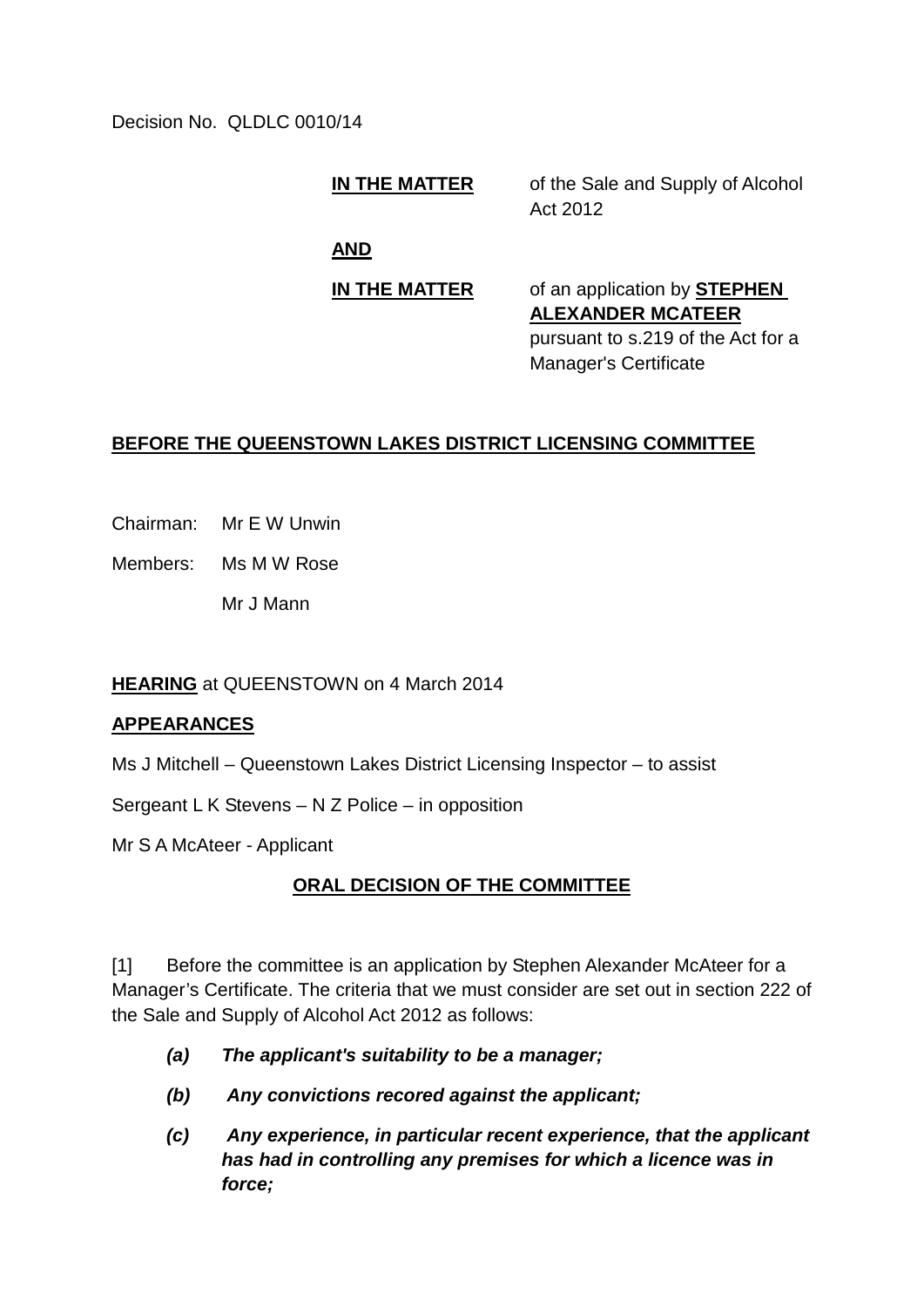*(d) Any relevant training' in particular recent training, that the applicant has undertaken and evidence the applicant hold the prescribed qualification required under section 218;*

### *(e) Any matters dealt with in any report made under section 220.*

[2] Mr McAteer is a British citizen some 30 years of age. He is here in New Zealand with a work visa which expires in August of this year. He holds the license controller qualification. He has an extremely supportive reference from a lodge where he works. This states that he is regarded by the general manager of the business as trusted honest and an outstanding professional, who has a work ethic like no one he has ever seen. And he is passionate about his job.

[3] In our view Mr McAteer would be an asset to the hospitality industry except that he does not qualify under the criteria. In particular his suitability is in question arising from a conviction against him for an offence involving alcoholic use and abuse. When Mr McAteer files his application in June 2013, there no opposition at that time. On the 31 July 2013, at about 1.20am Mr McAteer was driving a motor vehicle in the Queenstown area. He failed to take a corner and drove off the road colliding with a parked car. Although there was no injury suffered he was taken to hospital. A blood alcohol reading showed 230 mg of alcohol per 100ml of blood, some 2 and a half times the allowable limit.

[4] It is clear the Mr McAteer was under some personal stress at the time. It is equally clear that he accepts the correlation between his behaviour and the object of the Act. Furthermore Mr McAteer did have some difficulty completing the personal test that takes place with an Inspector. He has explained how this came about, and how he was unable to keep appointments. In the event no serious opposition has been taken in respect of that issue.

[5] Following Mr McAteer's conviction the Police filed a late opposition. As they pointed out, in the decision of Martin Ferguson v Alistair Robert Lyon (PH 57/2003) the Authority stated:

*"New Zealand's drinking culture has become defined by many factors and social changes. Its manifestation is often seen in binge drinking or drinking harmfully. If the object of the Sale of Liquor Act is to be taken seriously, then eventually standards of good drinking behaviour will have to be set. Because people are inclined to be tolerant of alcohol abuse, then the focus must inevitability fall on the law. If the law becomes tolerant towards such behaviour the object of the act will lose credibility. If managers of licensed premises are shown to lack discipline, then why should patrons take the issue seriously."* 

[6] And we also refer to the well-known decision of G L Osbourne (LLA 2238/95) where the authority stated: